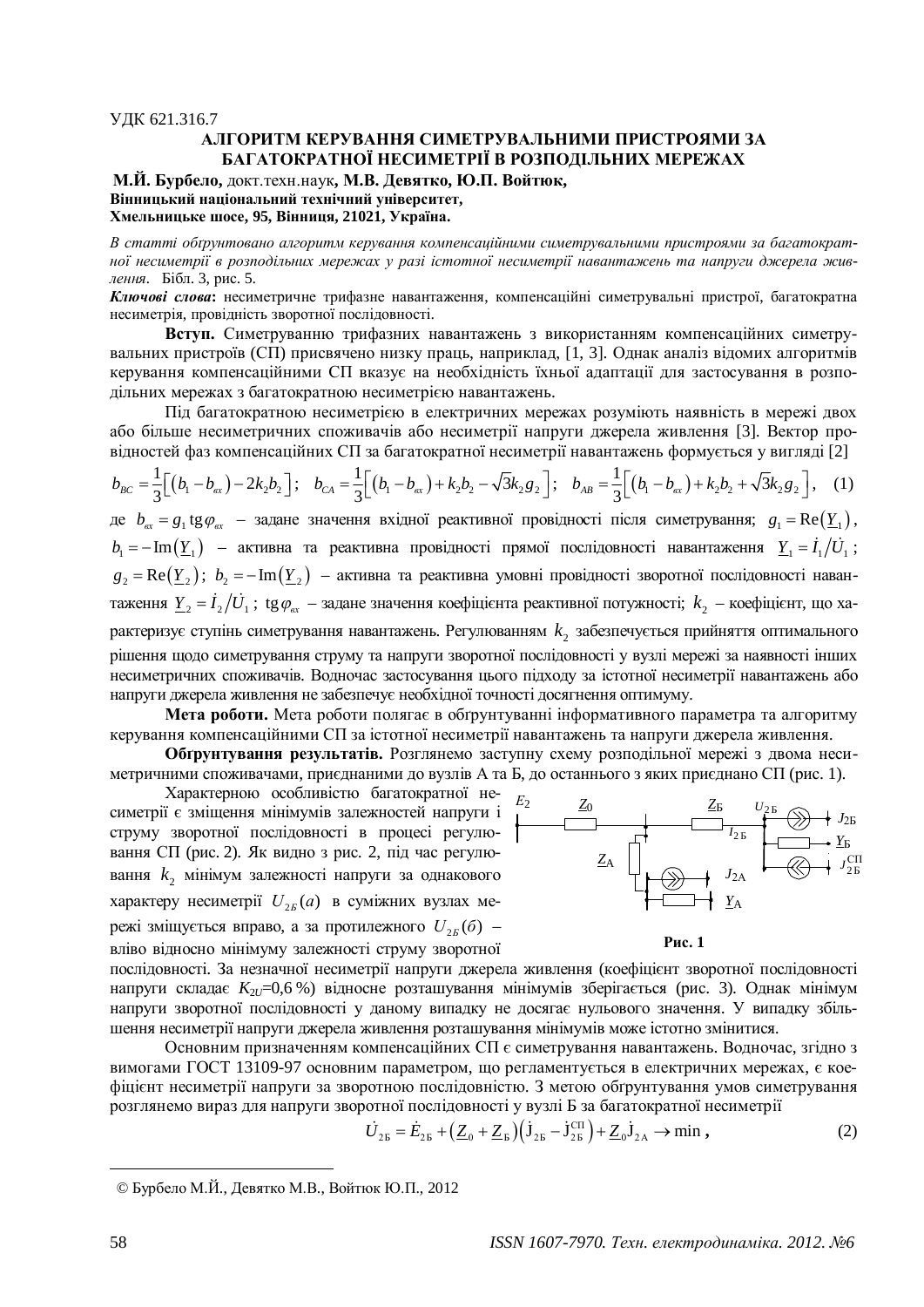де  $\dot{E}_{\rm 2E}$  – складова напруги зворотної послідовності напруги у вузлі Б, що зумовлена напругою зворотної послідовності  $\dot{E}_2$  джерела живлення. За умови  $\dot{U}_{\rm 25}$  → min з урахуванням можливості досягнення нульового значення напруги зворотної послідовності отримаємо

$$
\dot{\mathbf{J}}_{2\mathrm{B}}^{\mathrm{CII}} = \dot{\mathbf{J}}_{2\mathrm{B}} + (\dot{E}_{2\mathrm{B}} + \underline{Z}_0 \dot{\mathbf{J}}_{2\mathrm{A}}) / (\underline{Z}_0 + \underline{Z}_\mathrm{B}). \tag{3}
$$

З цього виразу наглядно видно, що мінімум напруги зворотної послідовності в процесі регулювання СП буде зміщеним відносно мінімуму струму зворотної послідовності  ${\bf j}^{\rm CH}_{\rm 2E}={\bf j}_{\rm 2E}$ . Величина зміщення залежить від струму зворотної послідовності в суміжному вузлі, співвідношення опорів диљниці приєднання СП та головної дільниці мережі, та складової напруги зворотної послідовності напруги у вузлі Б, що зумовлена напругою зворотної послідовності  $\dot{E}_2$  джерела живлення. З (3) випливає, що в момент компенсації струму  $\,\mathbf{j}_{\mathrm{2E}}\,$ напруга зворотної послідовності у вузлі Б визначається напругою зворотної послідовності джерела живлення та струмом зворотної послідовності навантаження у вузлі А  $\dot{U}_{25}^{(0)} = \dot{E}_{25} + \underline{Z}_0 \dot{J}_{2A}$  (4)





Вирази (3) та (4) характеризують значення струму СП та напруги зворотної послідовності за двократної несиметрії навантажень. За наявності декількох вузлів з несиметричним навантаженням, приєднаних до спільного вузла живлення, значення струму СП та напруги зворотної послідовності у вузлі Б будуть відповідно визначатися з виразів  $\dot{J}_{26}^{\text{CI}} = \dot{J}_{25} + \left[\dot{E}_{25} + \sum Z_0 \dot{J}_{2i}\right] \left(\underline{Z}_0 + \underline{Z}_5\right)^{-1};$  $\dot{U}_{25}^{(0)} = \dot{E}_{25} + \sum \underline{Z}_0 \dot{J}_{2i}$ , де  $\dot{J}_{2i}$  – комплексне значення струму зворотної послідовності *і*-го вузла з несиметричним навантаженням.

Симетрування пропонується здійснювати в два етапи. На першому використовуються умови симетрування (1) при k<sub>2</sub>=1, що забезпечують мінімум струму зворотної послідовності,

$$
b_{BC}^{(0)} = \left[ (b_1 - b_{\alpha x}) - 2b_2 \right] / 3; \qquad b_{CA}^{(0)} = \left[ (b_1 - b_{\alpha x}) + b_2 - \sqrt{3}g_2 \right] / 3; \qquad b_{AB}^{(0)} = \left[ (b_1 - b_{\alpha x}) + b_2 + \sqrt{3}g_2 \right] / 3. \tag{5}
$$

На другому етапі в (1) вводиться додаткова провідність  $\Delta\underline{Y}_2$ 

$$
\underline{Y'}_2 = \underline{Y}_2 - \Delta \underline{Y}_2 = \underline{Y}_2 - \left(\dot{U}_{2\text{B}}^{(0)}/\dot{U}_{1\text{B}}^{(0)}\right) \left(\underline{Z}_0 + \underline{Z}_{\text{B}}\right)^{-1},\tag{6}
$$

а умови (1) після заміни  $\underline{Y}_2 = g_2 - jb_2$  на  $\underline{Y'}_2 = g'_{2} - jb'_{2}$  набувають вигляду

$$
b_{BC}^{(1)} = b_{BC}^{(0)} + \left[ -2k'_{2}b'_{2} \right] / 3; \quad b_{CA}^{(1)} = b_{CA}^{(0)} + \left[ k'_{2}b'_{2} - \sqrt{3}k'_{2}g'_{2} \right] / 3; \quad b_{AB}^{(1)} = b_{AB}^{(0)} + \left[ k'_{2}b'_{2} + \sqrt{3}k'_{2}g'_{2} \right] / 3. \tag{7}
$$

Залежності напруги і струму зворотної послідовності за незначної  $(K_{2U}=0,6\%)$ та істотної  $(K_{2U}=1,5\%)$ несиметрії напруги джерела живлення в процесі регулювання коефіцієнта  $k'_{2}$ , введеного в (7) аналогічно  $k_{\rm _2}$  в умовах (1), є схожими (рис. 4). Вигляд залежностей напруги і струму зворотної послідовності на другому етапі не змінюється за однакового та протилежного характеру несиметрії навантажень. У даному випадку мінімум напруги зворотної послідовності досягається при  $\,k$ '<sub>2</sub>  $\approx$ 1. При цьому струм зворотної послідовності зростає. Зростають і втрати потужності (рис. 5), що зумовлені струмом зворотної послідовності. Особливо суттєвим є зростання втрат потужності за істотної несиметрії напруги джерела живлення.